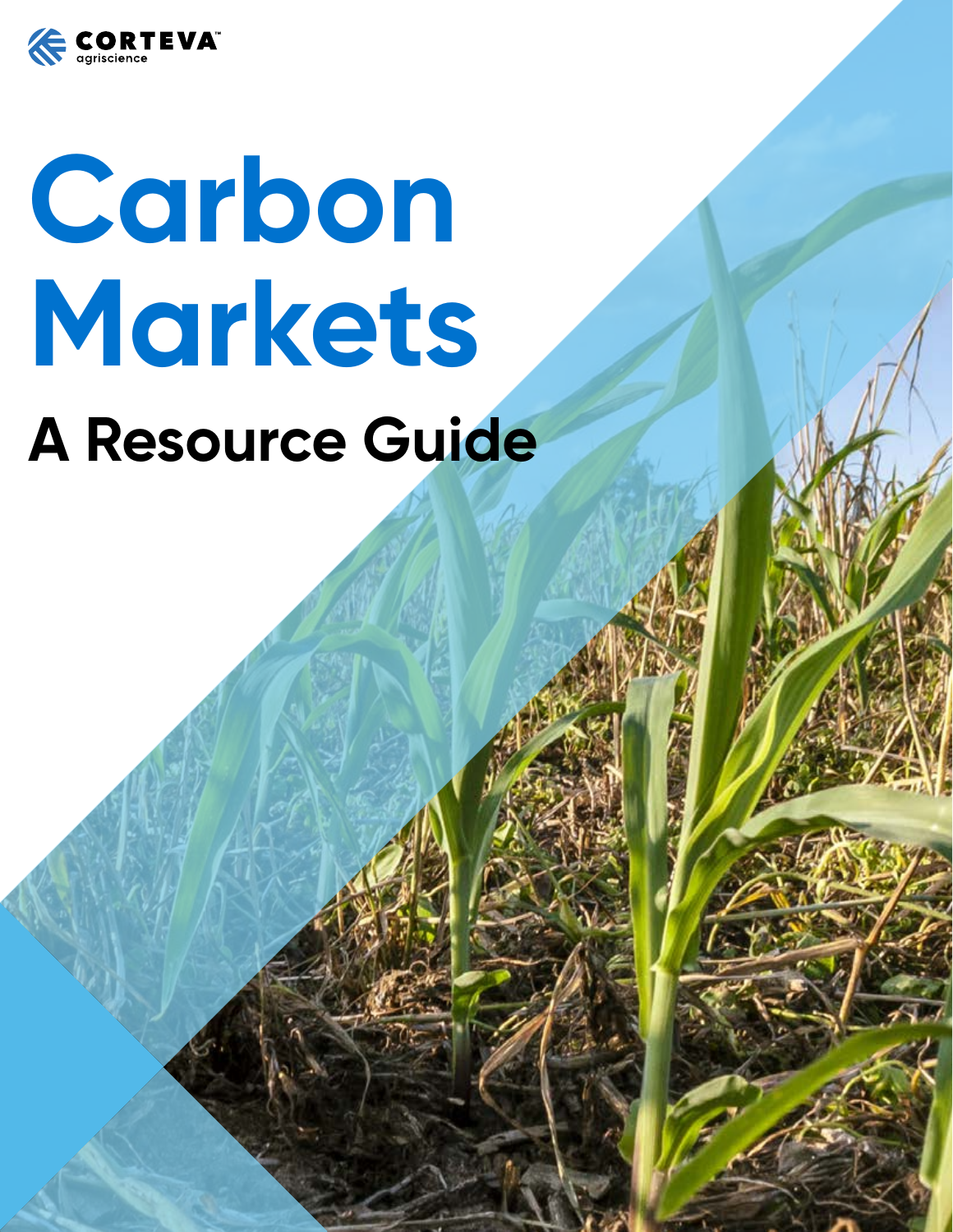

# **Carbon Resource Guide**

Carbon may have the spotlight, but many farmers still have questions about this new revenue stream and what it means for their farms. According to a 2021 Corteva Agriscience<sup>™</sup> [survey](https://www.corteva.com/resources/media-center/new-corteva-survey-reveals-farmer-sentiment-on-soil-health-practices-and-carbon-credit-program.html) of 600+ row crop farmers, 72% said they've heard about carbon programs but don't know much about them. And while 20% are actively evaluating these programs, only 3% are currently enrolled.

The good news is that 66% of those surveyed have already implemented soil health practices such as using cover crops and/or reduced tillage that would qualify them to enroll in most carbon programs.

This guide was created to answer farmers' most pressing questions about carbon. It explores what a carbon program is, how these programs work and, most importantly, the questions to ask as you evaluate a carbon contract.

#### **Contents**

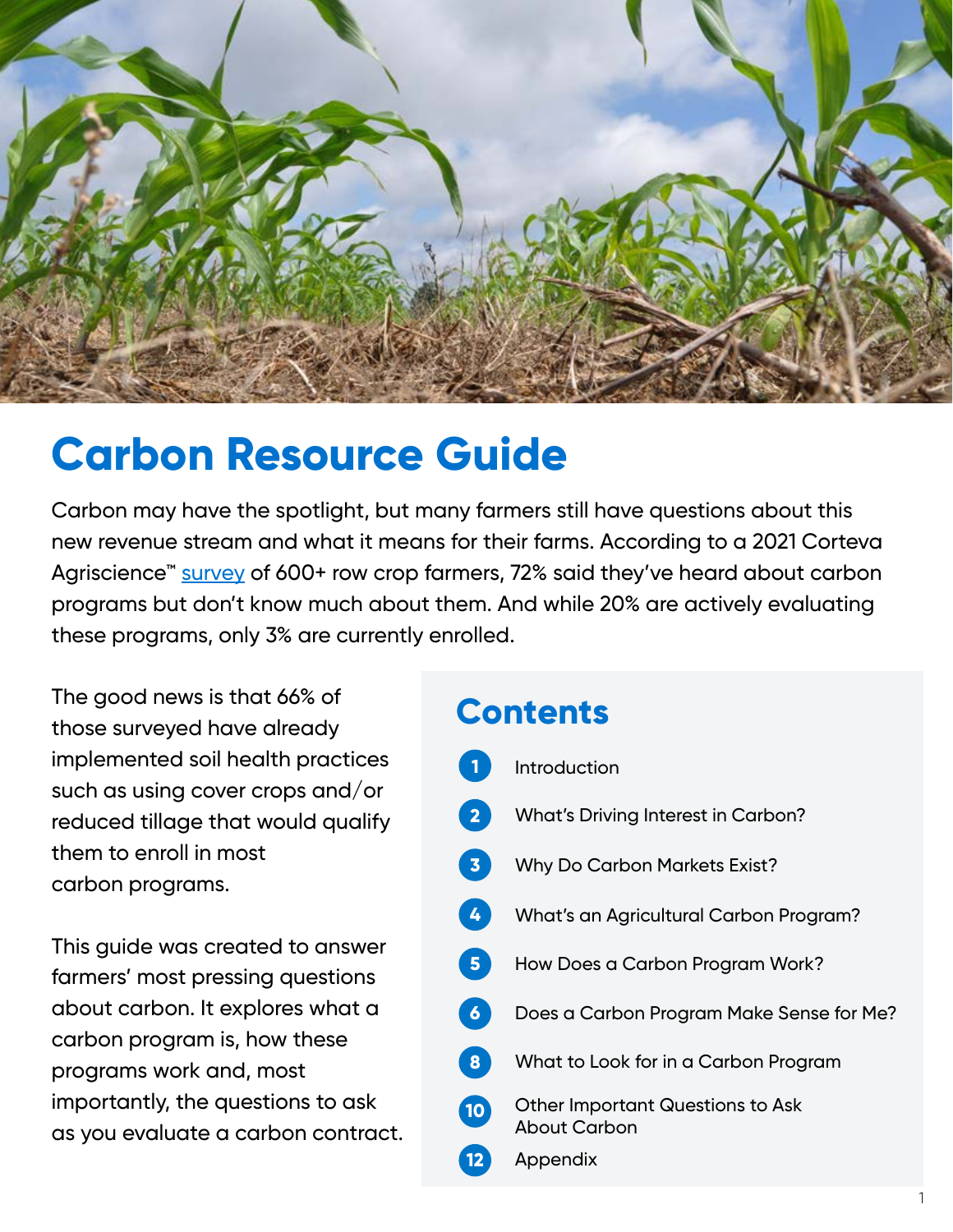# **What's Driving Interest in Carbon?**

Companies are under pressure from consumers, investors and employees to reduce their carbon footprint. By 2020, <u>80% of companies</u>1 worldwide committed to reducing greenhouse gases, and [20% of the largest public companies](https://ca1-eci.edcdn.com/reports/ECIU-Oxford_Taking_Stock.pdf?v=1616461369) made net zero commitments2 —recognizing that the long-term health of their businesses depends on global emission reductions.

# 66

As weather patterns become more extreme and erratic, we're seeing the impact it's having on food, shelter, marginalized communities, and our ecosystem. That's why we worked to make Fat Tire the first certified carbon neutral beer in the U.S. and are committed to being carbon neutral by 2030.

*—New Belgium Brewing* 

# 66

Pepsi is required (whether by consumers, NGOs or Walmart) to have carbon goals—but we can't just do the bare minimum. Without farmers producing really good corn, we can't sell the DORITOS and CHEETOS that consumers love. For us to be successful, farmers have to be successful.

*—Margaret Henry, Director of Sustainable Agriculture, PepsiCo*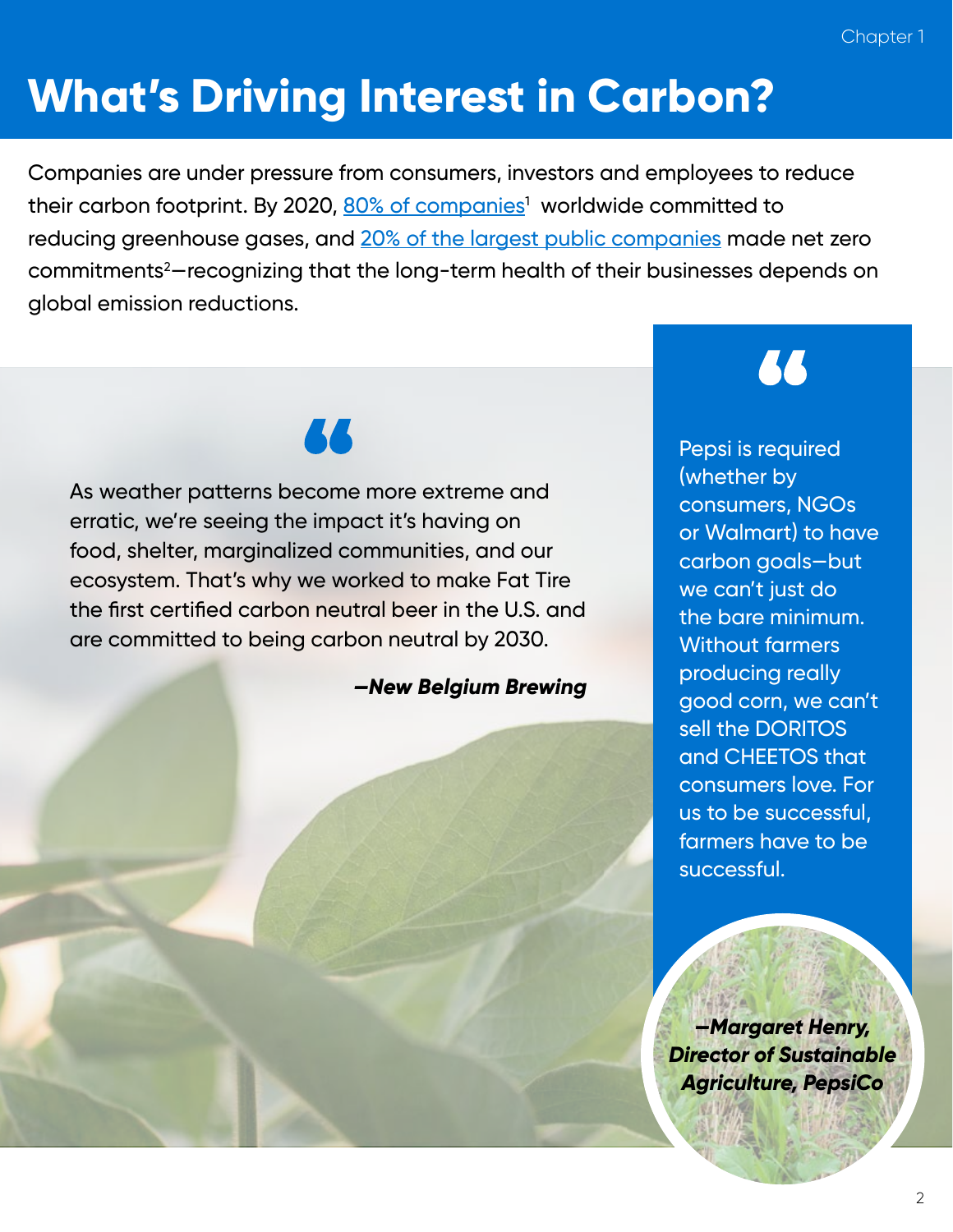# **Why Do Carbon Markets Exist?**

To reduce its carbon footprint, a company will cut emissions internally. For example, a corporation like Amazon<sup>™</sup> might cut transportation steps in its supply chain or adopt clean energy at a distribution center.

If that's not enough, the company can "offset" its emissions (i.e., pay for the pollution it can't reduce). One of the easiest ways to offset emissions is to buy carbon credits through a carbon program or market.





Company cannot reduce all emissions from within its operation



Company offsets excess emissions by buying carbon credits



Company can validate net-zero emissions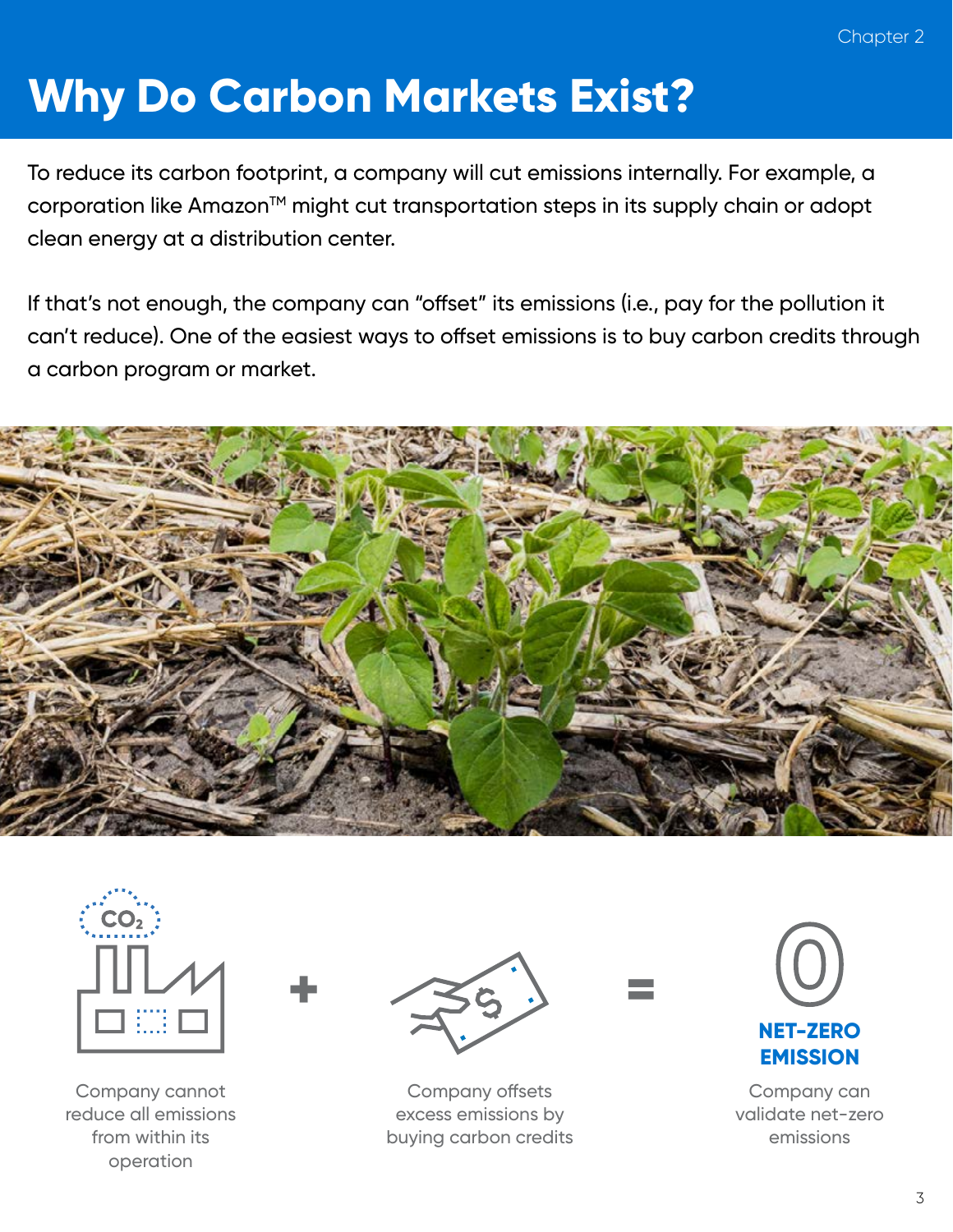#### Chapter 3

# **What's an Agricultural Carbon Program?**

**Agricultural carbon programs give farmers the opportunity to make money for the carbon they sequester and the emissions they prevent by selling carbon credits to buyers who want to offset their carbon footprint.**

 $\frac{\rm Science~shows^{3}}{\rm that}$  agriculture can capture or reduce greenhouse gas (CO $_{2}$ ) emissions by adopting soil health practices such as reduced tillage, cover crops or more efficient nitrogen management.

#### **By introducing soil health practices, a farmer can:**

- 1. "Sequester" or capture CO $\rm _2$  from the atmosphere into the soil
- 2. Avoid greenhouse gas emissions

For every 1 metric ton of carbon sequestration or emissions reductions, a farmer earns 1 carbon credit. Your carbon sequestration, or carbon yield, is measured by the practices you choose and data-driven models that predict soil carbon based on soil type and sampling, and weather data.



 **CO2 sequestered in soil**



**Greenhouse gas emissions reduced**



**Total carbon credits**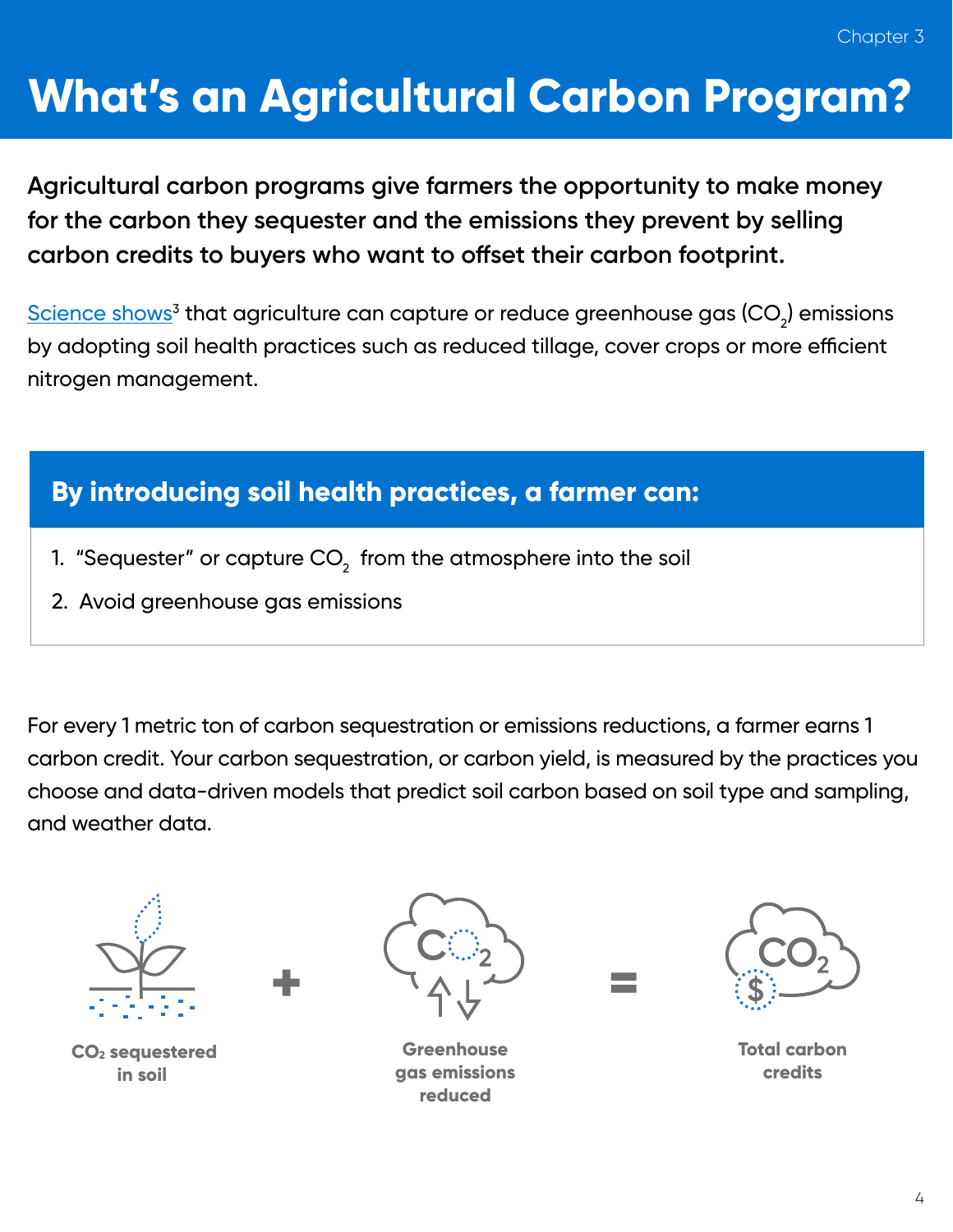# **How Does a Carbon Program Work?**





Demand for cutting greehouse  $1$   $\rightarrow$   $2$   $\rightarrow$   $3$   $\rightarrow$   $4$ 

gases (CO $_{\rm 2}$ ) is growing

Farmer introduces soil health practices that store carbon in

the soil

Carbon program quantifies carbon impact

into credits



Companies buy credits to reduce their carbon footprint



**Carbon 5**

program pays farmers for their impact

#### **Estimate Your Carbon Payment**

Want a quick estimate of what you could earn through Corteva's Carbon Initiative? Check out our **[Carbon](https://granular.ag/carbon-calculator/?utm_source=corteva&utm_medium=email&utm_content=0&utm_campaign=gi-q1-carbon-resource-guide-us-20211210)  [Payment Calculator.](https://granular.ag/carbon-calculator/?utm_source=corteva&utm_medium=email&utm_content=0&utm_campaign=gi-q1-carbon-resource-guide-us-20211210)**

A carbon program can be the lever you need to adopt soil health practices—providing extra revenue to alleviate risks that come with new practice changes.



#### **Demand for Carbon Credits Is Growing**

While carbon programs may be new to agriculture, the demand for carbon credits is rising. Farmers will only see the upside in terms of market demand and carbon credit pricing.

Carbon credit demand up 100x by 2050<sup>4</sup>



Overall carbon market worth \$50 billion by 2030

20% of world's largest companies are committed to zero emissions $2$ 



Carbon credit value up 60% from 20205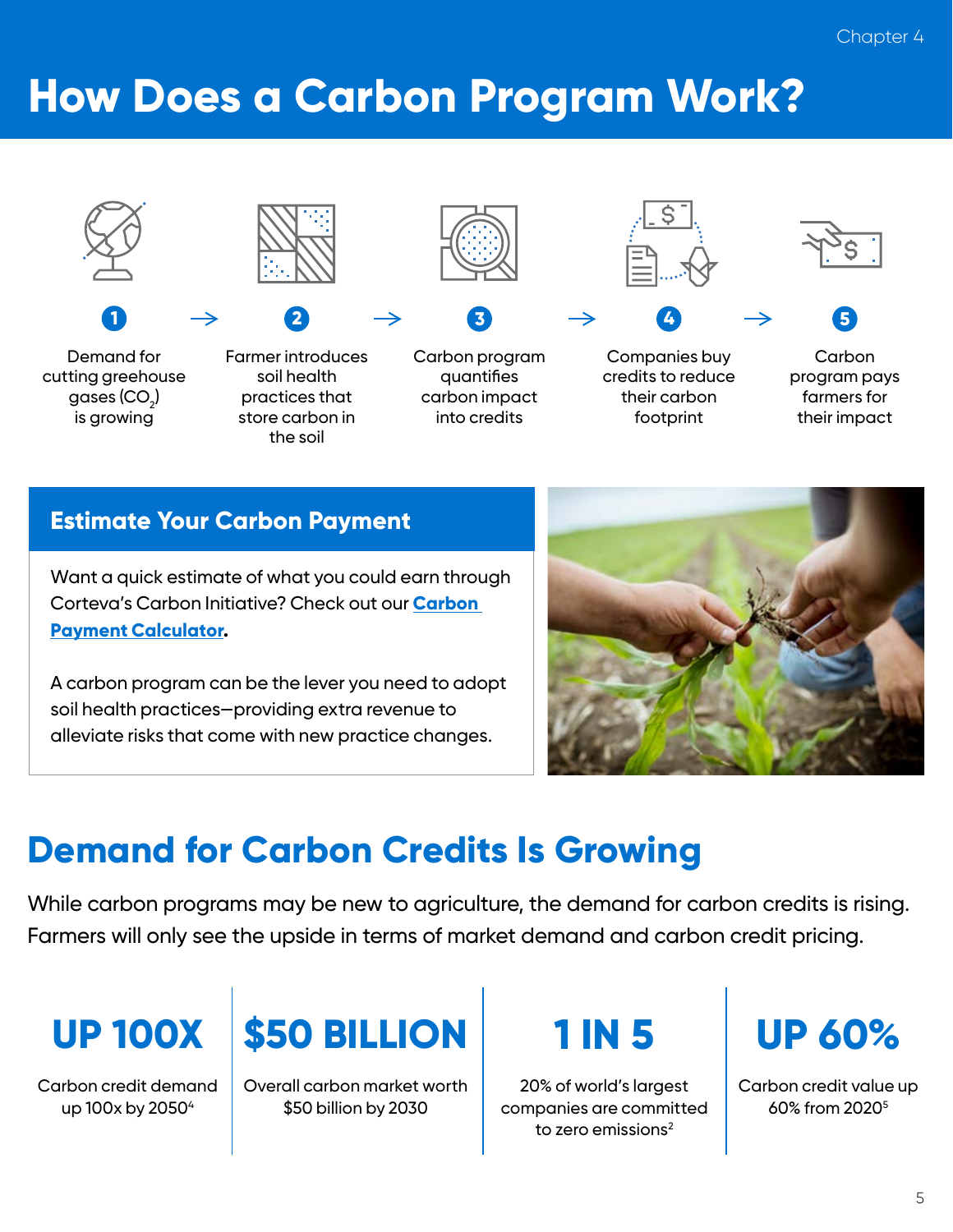# **Does a Carbon Program Make Sense for Me?**

To be eligible for a carbon program, you have to introduce new soil health practices. Before you sign up, ask yourself three important questions:

# **1. What's my agronomic goal?**

Farmers are in the business of growing crops, not carbon. If you're committed to improving soil health through new practices and reaping the long-term financial and agronomic benefits, then a carbon program will make sense for you.



# **Why?**

- As with any practice change, introducing soil health practices can require trial and error
- Soil health practices require a longer-term commitment to reap the benefits and have an impact
- Payments from a carbon program will offset some, not all, of the costs associated with new practice changes

#### **More Carbon = Better Soil**

Turns out carbon is critical to the physical, chemical and biological health of your soil.

Boosts aggregate stability and improves water infiltration

Reduces runoff and surface crusting

Adds and holds onto nutrients

Feeds and enhances microbial diversity

Click [here](https://images.engage.corteva.com/Web/DuPontAgricultureNA/%7Bb72bb2a8-1bf3-4513-a4b8-47eda739d6fe%7D_Granular_SoilHealthResourceGuide.pdf) to learn more about the agronomic rewards and ROI of soil health.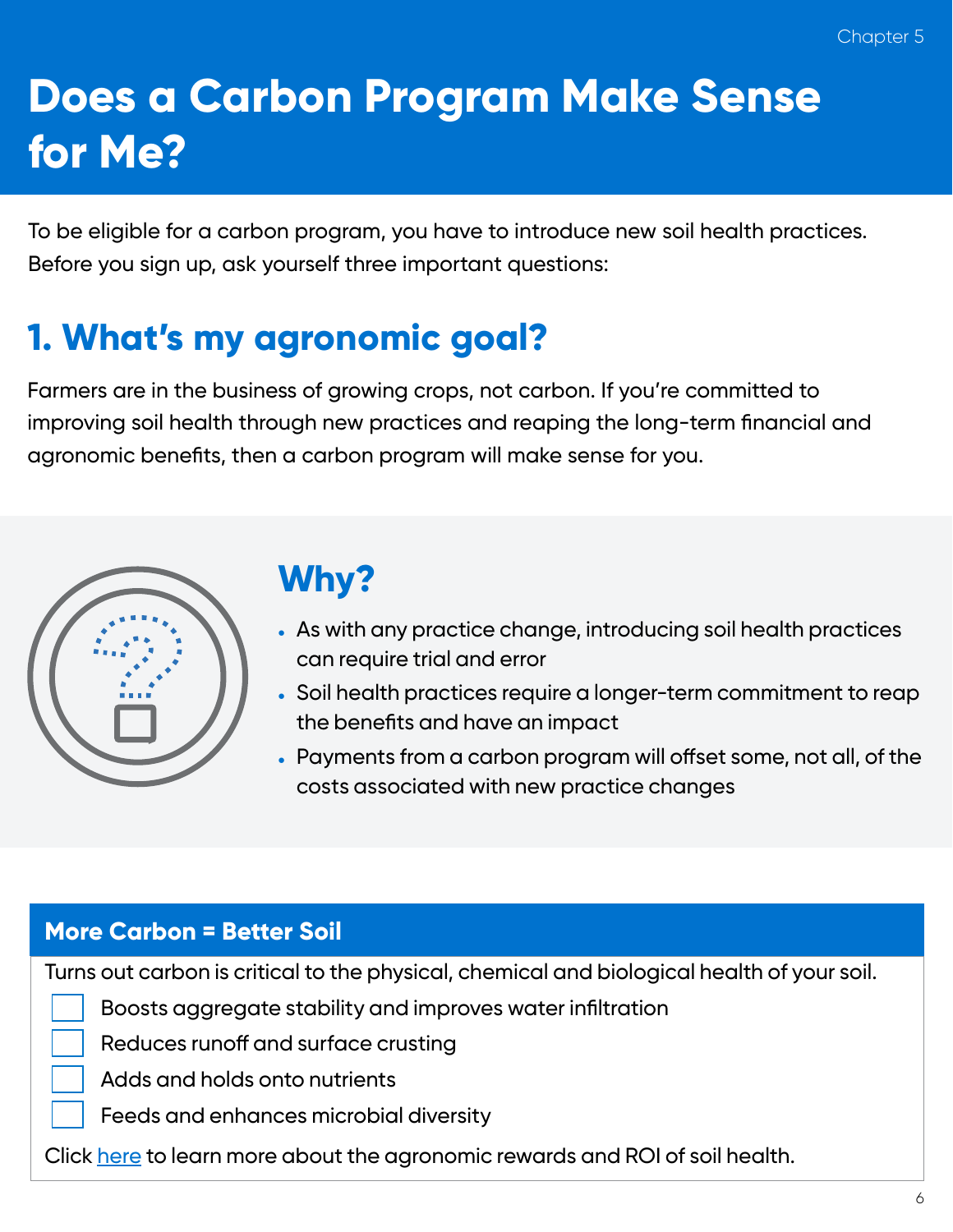### **2. Can I introduce one or more of these eligible practices on my farm?**





**Introduce cover crops**



**Reduce tillage Increase nitrogen efficiency**

#### **3. Are these new practices?**

Eligible practice(s) must be introduced within the prior crop season to satisfy "additionality" requirements.

| Are these new<br>practices?                   |  | Carbon credits must reflect "net-new"<br>carbon sequestered or emissions prevented<br>through new practice changes-beyond<br>what was happening in that field before the<br>new practice. |  |
|-----------------------------------------------|--|-------------------------------------------------------------------------------------------------------------------------------------------------------------------------------------------|--|
| <b>Why does additionality</b><br>.<br>matter? |  | Buyers are under pressure to make a<br>meaningful impact and must ensure their<br>dollars are going towards new or additional<br>carbon sequestered.                                      |  |

#### **What if you introduced these practices years ago?**

#### **You still have options.**

To be eligible for a carbon program, you can:



- Implement eligible practices on new acres
- Add another practice to existing acres (for example, introduce cover crops on fields where you're already using no-till)
- Diversify your crop mix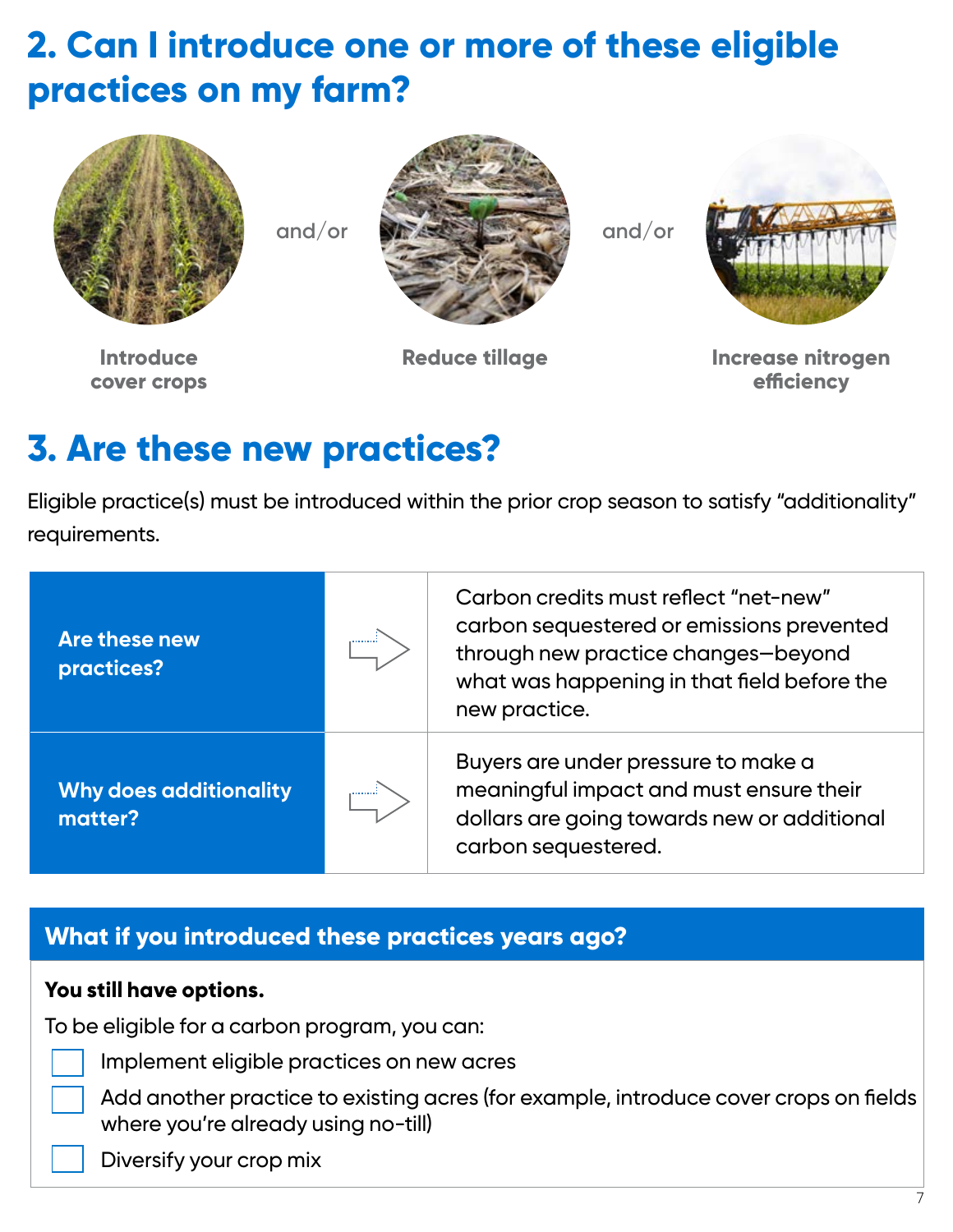# **What to Look for in a Carbon Program**

Before you sign up for any carbon program, make sure to fully understand three important things.

# **1. Am I getting top dollar?**

| <b>What to Ask</b>                                         | Why?                                                                                                                                                                                    |
|------------------------------------------------------------|-----------------------------------------------------------------------------------------------------------------------------------------------------------------------------------------|
| Are my carbon credits independently<br>certified?          | Having carbon credits certified by an<br>independent third-party confirms that your<br>credits meet the strict standards that buyers<br>want and are willing to pay premium prices for. |
| Who is buying my credits?                                  | It's important to ensure that the program has<br>guaranteed buyers lined up.                                                                                                            |
| Am I guaranteed a minimum<br>payment for my carbon credit? | Knowing the minimum credit price helps you<br>determine if the program is worth the investment<br>in new practices.                                                                     |

#### **2. What am I committing to?**

| <b>What to Ask</b>                                            | Why?                                                                                                                                                |  |  |
|---------------------------------------------------------------|-----------------------------------------------------------------------------------------------------------------------------------------------------|--|--|
| Can I make agronomic changes if<br>necessary without penalty? | Farming comes first and you need the flexibility<br>to make agronomic changes based on your<br>cash crop needs.                                     |  |  |
| Can I opt out of the program without<br>penalty?              | Stuff happens. If you can no longer resume<br>practices, you will need the option to exit the<br>program without paying money back or a<br>penalty. |  |  |
| Am I locked into a set price for my<br>carbon credits?        | Carbon markets are growing and credit prices<br>are rising. You want a program that lets you<br>benefit from market upside.                         |  |  |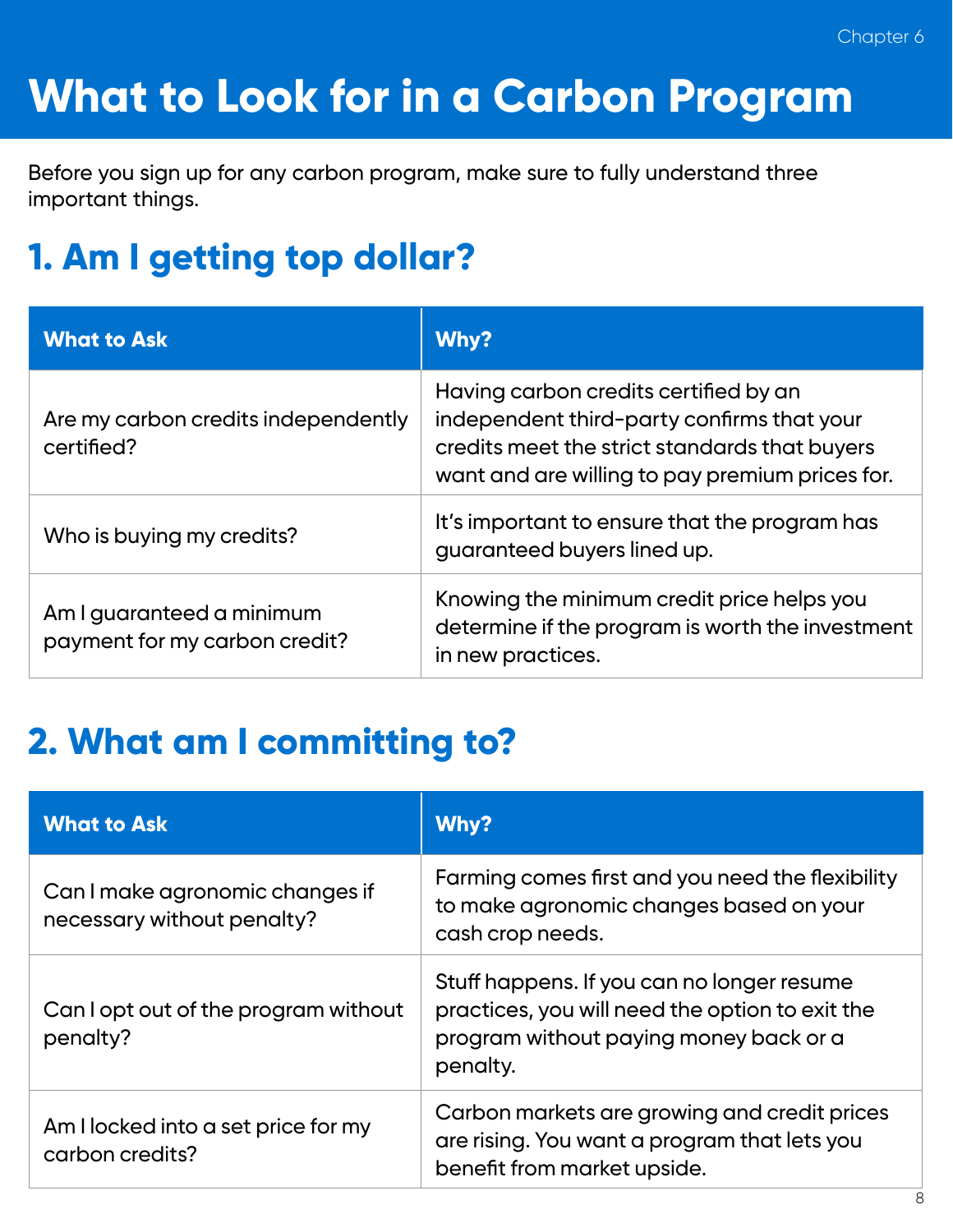# **3. Is it worth my time?**

| <b>What to Ask</b>              | Why?                                                                                                                         |
|---------------------------------|------------------------------------------------------------------------------------------------------------------------------|
| Will I get agronomic support?   | You'll need advice and agronomic expertise to<br>successfully introduce new practices.                                       |
| What are the data requirements? | Understand the time and effort that's required to<br>record your practices plus the cost and ease of<br>use of the software. |
| Is my data protected?           | Review the program's commitment to data<br>privacy and protection.                                                           |

#### **Explore Your Options**

|                                         | <b>Corteva</b>                          | <b>Bayer</b>                | <b>Truterra</b><br>(TruCarbon)        | <b>Cargill</b><br>(RegenConnect) | <b>FBN</b><br>(Gradable) |
|-----------------------------------------|-----------------------------------------|-----------------------------|---------------------------------------|----------------------------------|--------------------------|
| <b>Certified</b><br><b>Credits</b>      | Yes                                     | <b>Unknown</b>              | Yes                                   | <b>Yes</b>                       | <b>Unknown</b>           |
| <b>Buyers</b>                           | +10 major<br>corporate<br>buyers        | <b>None</b>                 | Microsoft                             | Securing buyers<br>for 2022      | <b>None</b>              |
| <b>Payment</b>                          | Up to<br>\$30/credit                    | Up to<br>$$9/$ acre         | \$20/credit                           | \$20/credit                      | $$14/c$ redit            |
| <b>Contract</b>                         | 5 years                                 | 10 years                    | 20 years                              | 1 year                           | 5 years                  |
| <b>How Is Data</b><br><b>Collected?</b> | Granular<br>Insights (free<br>software) | Climate<br><b>Fieldview</b> | <b>Truterra</b><br>Insights<br>Engine | <b>RegenConnect</b>              | Gradable                 |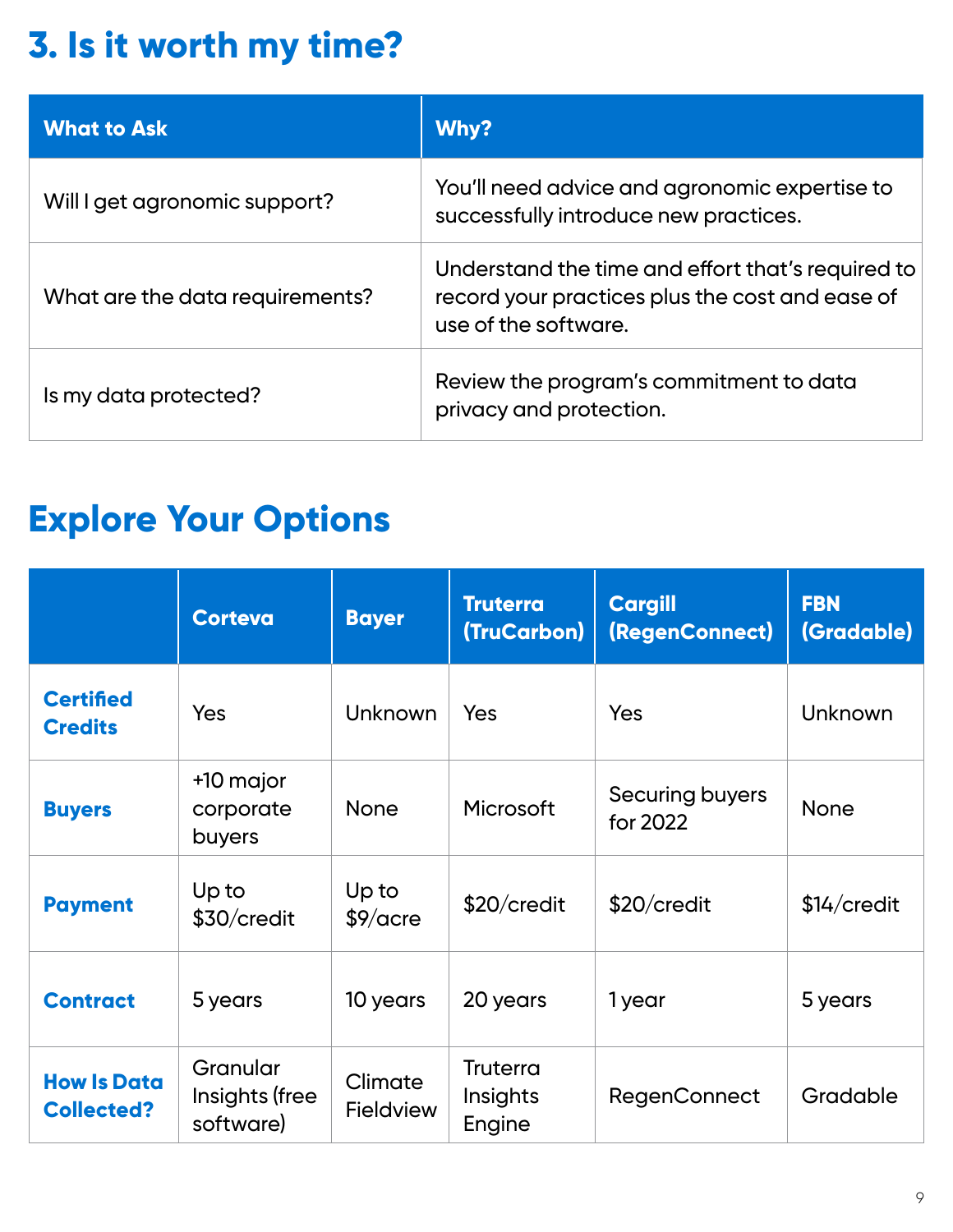# **Other Important Questions to Ask About Carbon**

#### **Q. Why is an ag company like Corteva offering a carbon program?**

A carbon program can help farmers build better soil, reduce greenhouse gases—and help them make more money along the way. How?

- Building soil carbon leads to more resilient crops and improves soil health
- Agricultural carbon programs are one of the most beneficial and cost-effective ways to reduce greenhouse gas emissions
- Farmers can use income from carbon programs to offset investments in new practices

#### **Q. Why should I join a carbon program now?**

Currently, carbon programs only pay for carbon sequestered from new practice changes. That's what buyers want and are willing to pay premium prices for. Any fields where these practices have already been implemented won't be eligible. If you're considering soil health practices, now is the time to sign up for a carbon program so you don't risk eligibility later.

#### **Q. What's stopping a farmer from going direct to a buyer?**

Nothing—other than the time, effort, and science needed to generate and sell a carbon credit. To get paid for carbon credits, farmers must measure their carbon sequestration rates field by field, certify their credits with regulatory bodies, and then negotiate credit prices with individual companies.

#### **Q. What happens to carbon programs when the government starts mandating practices?**

Congress has demonstrated its support of private carbon markets (as shown by the Growing Climate Solutions Act of 2021<sup>6</sup>), and farmer participation in private carbon programs should not affect eligibility for any government program (as is currently the case with government subsidies and cost-sharing programs like EQIP).

#### **Q. How does this work if I'm leasing land? Who gets the payment?**

Carbon programs are marketed directly to the individual who is farming the land (i.e., choosing the practice[s]). The farmer—not the landowner—signs the contract and payments go to the contract holder. Depending on the program, you may or may not need signatory permission from the landowner to enroll.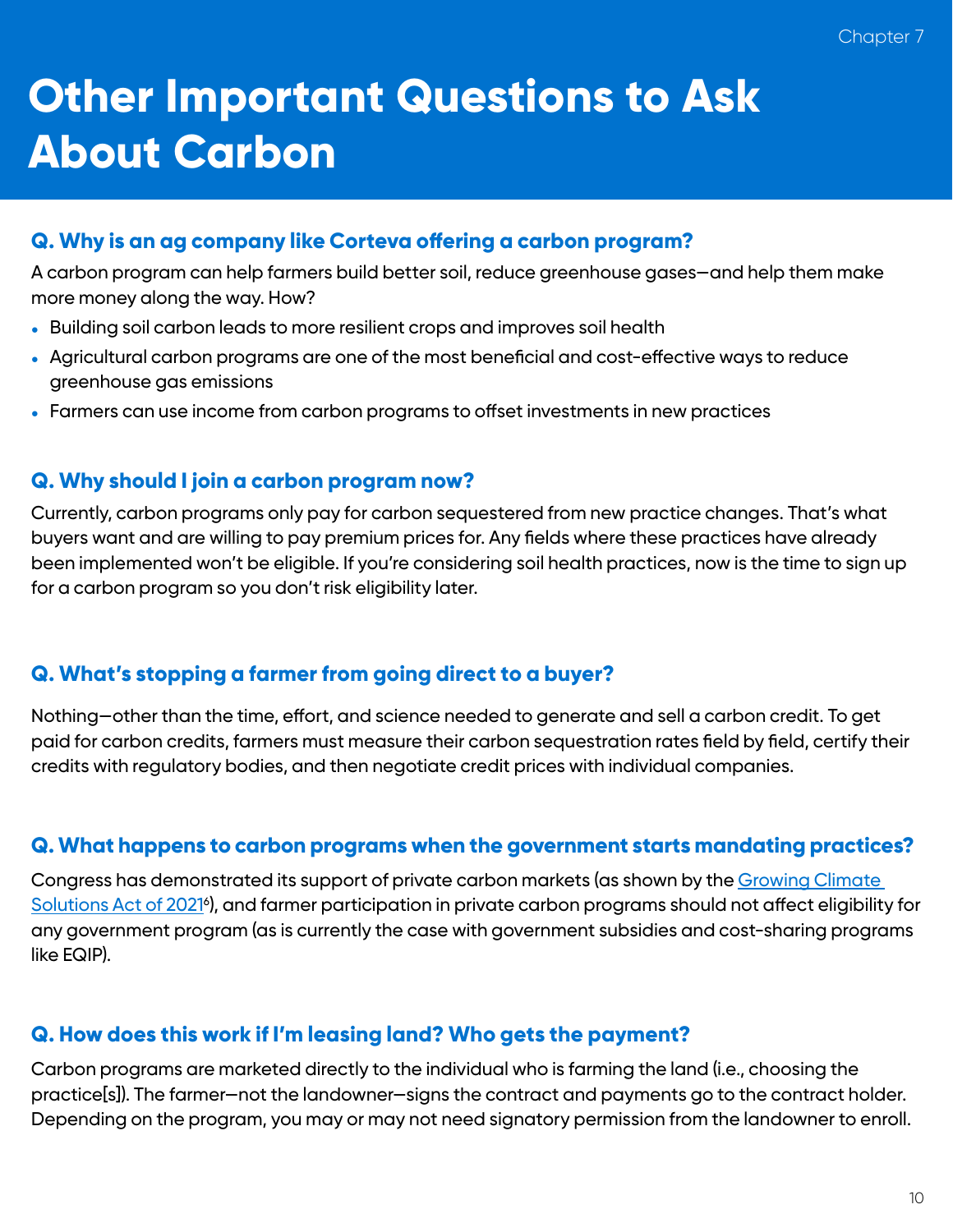#### **Q. Introducing new practices is challenging. How do I know this is the right agronomic decision?**

Set a clear objective, start small and tap into your advisors for counsel—it's the same advice for any new practice you introduce on your farm. For a quick overview of the benefits of these soil health practices beyond just a carbon payment, check out our [Soil Health Resource Guide](https://images.engage.corteva.com/Web/DuPontAgricultureNA/%7Bb72bb2a8-1bf3-4513-a4b8-47eda739d6fe%7D_Granular_SoilHealthResourceGuide.pdf).

#### **Q. What's it going to cost me?**

Any new practice comes with costs. The trick is to see the big picture. For example, costs saved from reducing tillage passes, reduced erosion, and increased organic matter can all help offset investments in new equipment. Likewise, extra revenue from a carbon program can alleviate some of the risks behind new practice changes.

#### **Q. How do carbon programs measure carbon credits?**

Carbon programs rely on multiple factors to determine the amount of carbon in soil:

- New and historical management practices
- Soil sampling
- Soil type and weather data

Most carbon programs rely on data-driven models to predict soil carbon outcomes across fields. These models simulate how crops grow—factoring in soil condition and type, plant growth and soil disturbance to predict soil carbon. There are baseline scenarios for both historical practices and soil health practices. Because it's not cost effective to sample soils across all enrolled fields, randomized soil samples are often used to validate the models.